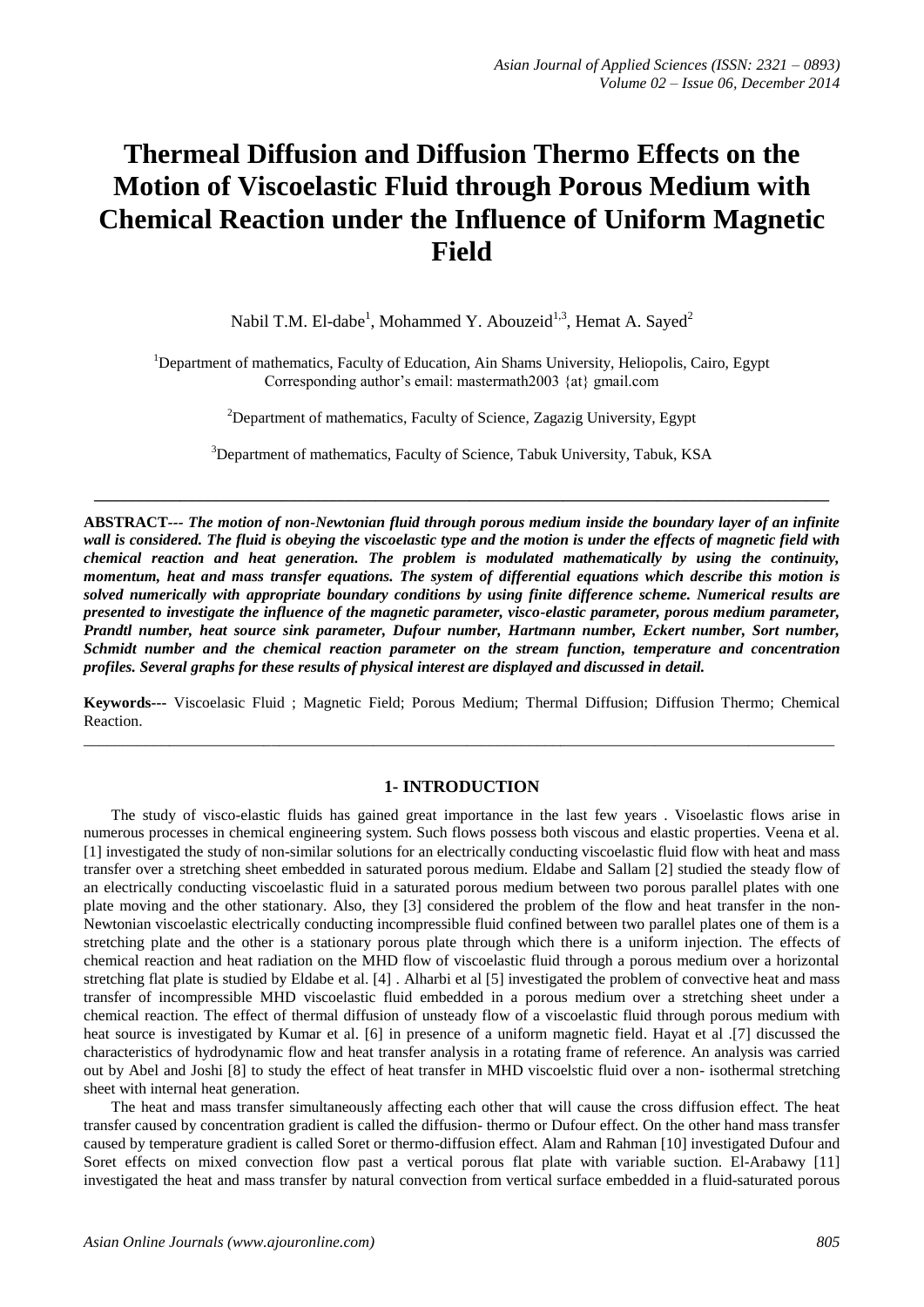media considering Soret and Dufour effects with variable surface temperature and constant concentration. The thermaldiffusion and diffusion-thermo effects on mixed free-forced convection and mass transfer boundary layer flow of non-Newtonian fluid with temperature dependent viscosity are studied by Eldabe et al [12]. Also, Eldabe and Abu Zeid [13] investigated thermal diffusion and diffusion thermo effects on the viscous fluid flow with heat and mass transfer through porous medium over a shrinking sheet. The problem of non-Newtonian magnetohydrodynamic flow over a stretching surface with heat and mass transfer was studied by Abel et al [14].

 The main aim of this work is to extend the work of Abel et al [14] to include the motion through porous medium in the presence of chemical reaction and considering thermal diffusion and diffusion thermo effects with Joule dissipations and viscous. The governing non-linear partial differential equations are transformed by using similarity transform into non-linear ordinary differential equations. The system of these equations with an appropriate boundary conditions are solved numerically by using the finite different method. The effects of various governing parameter on the stream function, temperature and concentration are shown in figures and discussed in details.

# **NOMENCLATURE**

 $A_0$ ,  $A_1$  constants

- $B_0$ Strength of the magnetic field
- $C$  Species concentration in the fluid t The transpose
- $C_n$ Specific heat at constant pressure Ha
- $\mathbf{C}_{\alpha}$ Ambient concentration of the fluid  $\Gamma$  temperature of the fluid
- $C_{\mathrm{w}}$
- $D$  Mass diffusion coefficient  $T_w$

$$
\text{Df} \qquad \text{Dufour number} = \frac{\text{D}_{\text{m}} \, \text{k}_{\text{T}} \big( \text{C}_{\varpi} - \text{C}_{\varpi} \big)}{\upsilon \, \text{c}_{\text{s}} \, \text{c}_{\text{p}} \big( \text{T}_{\varpi} - \text{T}_{\varpi} \big)}
$$

$$
\text{Ec} \quad \text{Eckert number} \ = \frac{\lambda^2 \, \mathbf{l}^2}{\mathbf{A}_0 \, \mathbf{c}_p}
$$

K The permeability parameter 
$$
=\frac{\mu}{\rho k_p \lambda}
$$

- $K<sub>1</sub>$ The elasticity parameter  $=$   $\frac{10}{v}$  $=\frac{k_0 \lambda}{\mu}$   $\alpha_1, \alpha_2$
- L The chemical reaction parameter λ  $=\frac{k}{k}$
- l

M The magnetic parameter = 
$$
\frac{\sigma B_0^2}{\lambda \rho}
$$

$$
Pr \quad \text{prandtl number} = \frac{\mu c_p}{\alpha}
$$

 $\ddot{\phantom{a}}$ 

- constants Sc Shmidt number  $D_{m}$  $=\frac{v}{\sqrt{2}}$  $(T_{\pi}-T_{\infty})$  $(C_{\varpi}-C_{\infty})$  $\infty$  $\overline{a}$  $\overline{a}$  $=$ υ $T_m(C_\pi - C)$  $D_m k_T (T_m - T)$ m  $m$   $\mathbf{r}$ ω  $\varpi$  $\frac{6}{\rho}$  B<sub>0</sub>  $=\sqrt{\frac{\sigma}{\rho}} B_0$ The wall concentration of fluid  $T_{\infty}$  Ambient temperature of the fluid
	- wall temperature of the fluid
	- v transverse velocity in thy directions
		- Greek symbol
	- α Coefficient of thermal conductivity
	- $\alpha_1, \alpha_2$  are the normal stress modulus

$$
\beta = \frac{Q}{\rho \lambda c_{p}}
$$
 The heat source sink

- The characteristic length *ρ* Density of fluid, electrical
	- λ Constant
	- μ The coefficient of viscosity
- p The pressure υ The kinematic of viscosity
	- \* σ Stefan- Boltzman constant parameter
	- τ The stress tensor
	- $\tau_{xy}$  Component of the stress tensor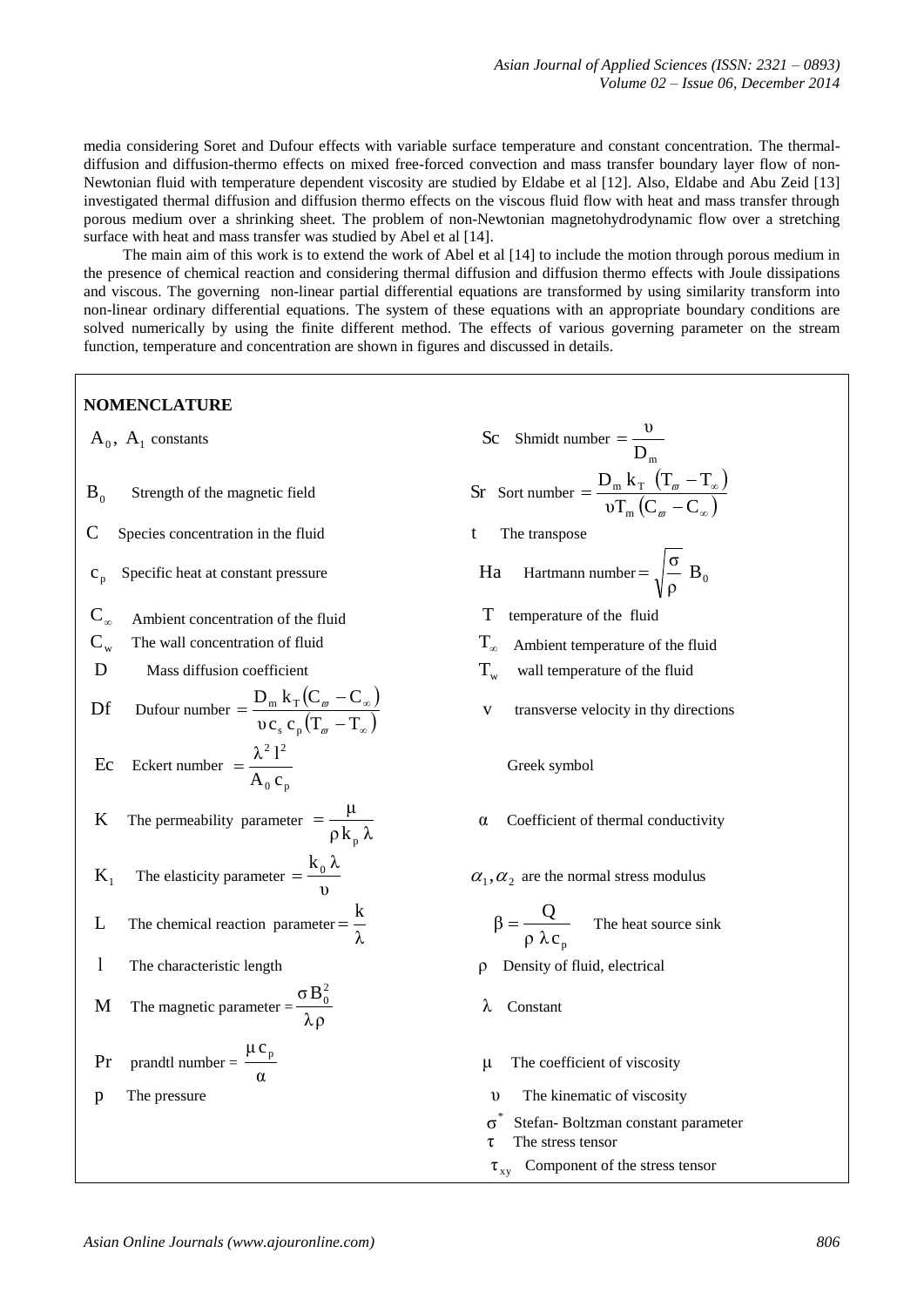## **2- FLOW ANALYSIS**

 Consider the two- dimensional laminar boundary layer flow of an incompressible viscoelastic fluid through porous medium with heat and mass transfer past an infinite plate.

 The system is stressed by the influence of magnetic field in the presence of chemical reaction and heat generation. Choose the Cartesian coordinates  $(x, y)$  where  $x$ -axis is along the infinite plate while  $y$ -axis is perpendicular to it.

The constitutive equation of the viscoelastic fluid which illustrates the relation between stress and rate of strain can be written as

$$
\tau = -pI + \mu A_1 + \alpha_1 A_2 + \alpha_2 A_1^2 \tag{1}
$$

Here  $A_1$  and  $A_2$  are defined as

$$
A_1 = (grad \nu) + (grad \nu)^t
$$
  
\n
$$
A_2 = (\frac{d}{dt} A_1) + A_1 (grad \nu) + (grad \nu)^t . A_1
$$
\n(3)

 The thermodynamics and stability of the model in Eq. (1) were studied in detail by Dunn and Fosdick [9]. Thermodynamics compatibility in the sense that all motions of the fluid meet the Clausius-Duhem inequality (generally interpreted as a statement of the second law of thermodynamics) and the assumption that the specific Helmholtz free energy of the fluid be a minimum when the fluid is locally at rest requires that

$$
\mu \ge 0
$$
,  $\alpha_1 \ge 0$ ,  $\alpha_1 + \alpha_2 = 0$  (4) In our analysis we assume that the fluid is thermodynamically compatible; hence the stress constitutive relation, Eq. (1)

reduces to

$$
\tau = -pI + \mu A_1 + \alpha_1 A_2 - \alpha_1 A_1^2 \tag{5}
$$

#### **3-GOVERNING EQUATIONS**

 In Cartesian coordinates the continuity, momentum, temperature and concentration equations can be written as The continuity equation

$$
\frac{\partial u}{\partial x} + \frac{\partial v}{\partial y} = 0
$$
\n(6)

The momentum equation

$$
u\frac{\partial u}{\partial x} + v\frac{\partial u}{\partial y} = v\frac{\partial^2 u}{\partial y^2} - \left(\frac{\mu}{\rho k_p} + \frac{\sigma B_0^2}{\rho}\right)u - \frac{k_0}{\rho}\left\{\frac{\partial}{\partial x}\left(u\frac{\partial^2 u}{\partial y^2}\right) + \frac{\partial u}{\partial y}\frac{\partial^2 v}{\partial y^2} + v\frac{\partial^3 u}{\partial y^3}\right\}
$$
(7)

The energy equation (heat transfer) is

$$
u\frac{\partial T}{\partial x} + v\frac{\partial T}{\partial y} = \frac{\alpha}{\rho c_p} \frac{\partial^2 T}{\partial y^2} + \frac{\sigma B_0^2}{\rho c_p} u^2 - k_0 \frac{\partial u}{\partial y} \left\{ \frac{\partial}{\partial y} \left( u \frac{\partial u}{\partial x} + v \frac{\partial u}{\partial y} \right) \right\} + \frac{D_m k_T}{c_s c_p} \frac{\partial^2 C}{\partial y^2} + Q(T - T_\infty) \quad (8)
$$

The diffusion equation ( mass transfer) is

$$
u\frac{\partial C}{\partial x} + v\frac{\partial C}{\partial y} = D_m \frac{\partial^2 C}{\partial y^2} + k_1 C + \frac{D_m k_T}{T_m} \frac{\partial^2 T}{\partial y^2}
$$
(9)

The appropriate boundary conditions governing the problem are :

$$
u = u_w = cx \text{ , } v = 0, T = T_w = T_\infty + A_0 \left(\frac{x}{1}\right)^2, C = C_w = C_\infty + A_1 \left(\frac{x}{1}\right) \text{ at } y = 0
$$
  
\n
$$
u \to 0, v \to 0, T \to T_\infty, C \to C_\infty \text{ as } y \to \infty
$$
\n(10)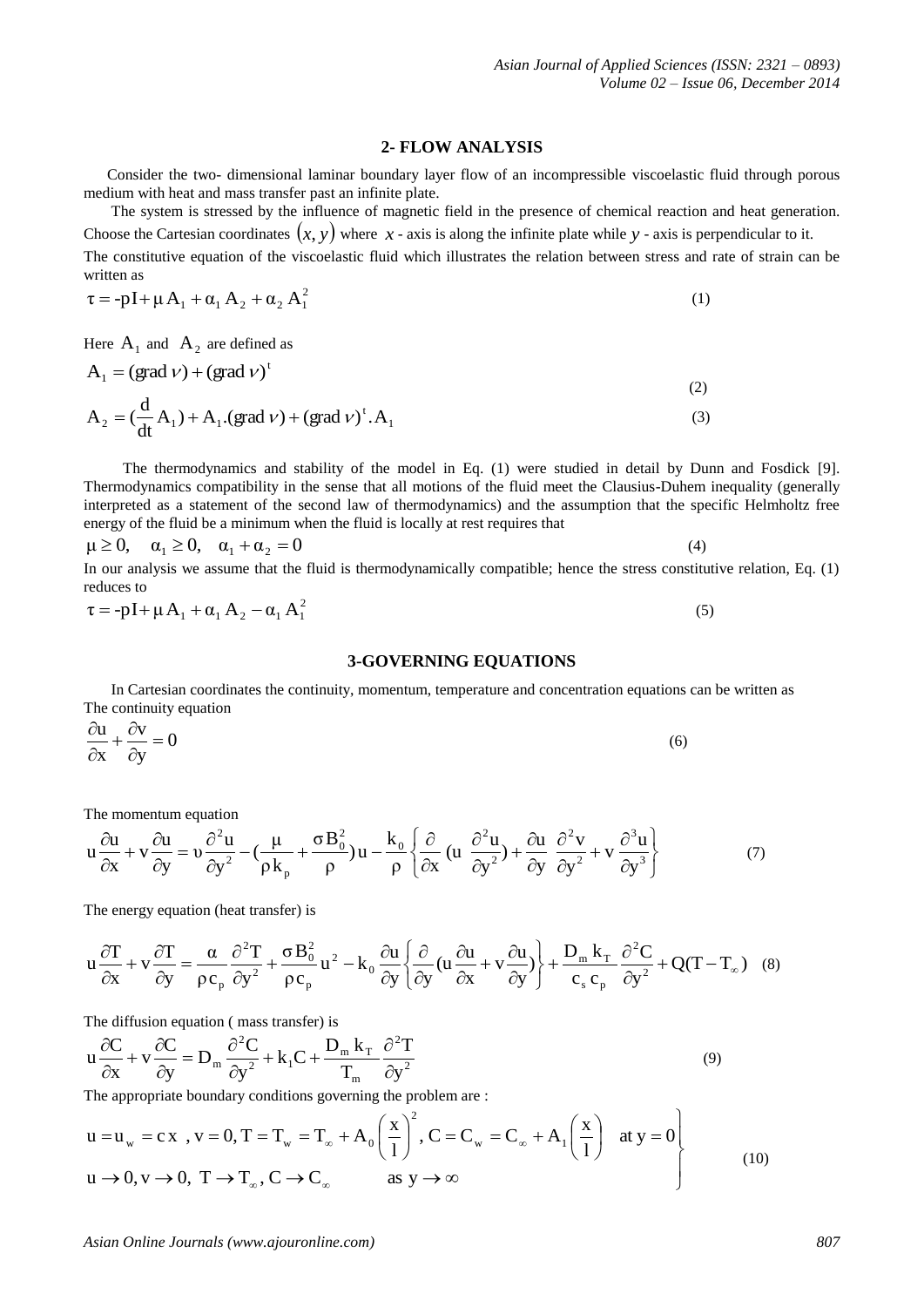The equation of continuity is satisfied if we choose a dimensionless stream function  $\psi$  such that

$$
u = \frac{\partial \psi}{\partial y} \text{ and } v = -\frac{\partial \psi}{\partial x}
$$
 (11)

Introducing the similarity transformations

$$
\eta = \sqrt{\frac{\lambda}{v}} y \qquad f(\eta) = -\frac{\psi(x, y)}{x\sqrt{v\lambda}}
$$
  
Using Eqs. (11) and (12), the velocity components become

 $u = \lambda x f'(\eta)$ ,  $v = -\sqrt{\nu \lambda} f(\eta)$  and also œ œ  $\overline{a}$  $=\frac{T-}{T}$  $T_{\rm w}$  –T  $\theta = \frac{T - T_s}{T}$ w ,  $\infty$  $\infty$  $\overline{a}$  $=\frac{C-}{C}$  $C_w - C$  $\varphi = \frac{C - C}{2}$ w  $, v = \frac{1}{\rho}$ μ  $v = \frac{\mu}{r}$  . (13)

Where a prime denotes differentiation with respect to η .

$$
T_w - T_\infty
$$
 
$$
C_w - C_\infty
$$
 
$$
\rho
$$
  
Where a prime denotes differentiation with respect to η.  
Substitution from Eq. (13) in Eqs. (7-9) we get  

$$
f'^2 - f f'' = f''' - (K + M)f' - K_1(2f'f''' - f''^2 - f f^{(4)})
$$
  
Pr(2f'θ - θ'f) = θ'' + Ec Pr(Ha)<sup>2</sup> f'<sup>2</sup> + Df Pr φ'' + β Pr θ – K<sub>1</sub>Ec (f'f''<sup>2</sup> – f f''f")  
(14)  
(2f'φ – f φ')Sc = φ'' + Sc (Sr θ'' + Lφ)

subject to the following

$$
f' = 1, f = 0, \theta = 1, \varphi = 1 \quad \text{with } \eta \to 0
$$
  

$$
f' = 0, f = 0, \theta = 0, \varphi = 0 \quad \text{as } \eta \to \infty
$$
 (15)

The system of coupled equations (14), subjected to the boundary conditions (15), is solved numerically by using the finite different scheme in the following section.

#### **4- NUMERICAL RESULTS AND DISCUSSION**

 The system of equations that govern the motion with heat and mass transfer of magnetohydrodynamic are solved numerically by using the explicit finite difference scheme. The numerical formulas for stream function, temperature and concentration are obtained as a functions of the physical parameters of the problem.

The effects of physical parameters on the stream function  $\psi$  are indicated through figures (1-3). Figures (1) and (2), illustrate the effects of the permeabilty parameter  $K$  and the elasticity  $K_1$  respectively. It is found that the stream function  $\psi$  increases with increasing K, but it decreases with increasing K<sub>1</sub>. we also noted that the stream function  $\psi$ increases till a definite maximum value at  $\eta = \eta_0$  and it decreases afterwards. This maximum value of  $\psi$  increases by increasing  $K$  while it decreases by increasing  $K_1$ .

The effect of the magnetic parameter M on the stream function  $\psi$  is shown in figure (3), and it is shown that the stream function  $\psi$  increases by increasing M, and also noted that the stream function  $\psi$  increases till a definite maximum value at  $\eta = \eta_0$  and it decreases afterwards.

The temperature distribution  $\theta$  for different values of Eckert number Ec is obtained graphically through figure (4), we observed that the temperature distribution  $\theta$  decreases with the increasing of Ec in the region  $0 \lt \eta \lt 3$ . Afterwards  $\theta$  increases with increasing Ec, and the obtained curves intersect approximately at  $\eta = 3$ . It is also noted that  $\theta$  decreases with the increase of *x* till a definite value  $\eta = \eta_0$  (represents the minimum value of  $\theta$ ) and it increases afterwards till a maximum value of  $\theta$ , then it decreases again. In Figs. (5-8), the effects of the permeabilty K, the elasicity parameter  $K_1$ , the magnetic field M and Prandtl number Pr on the temperature distribution  $\theta$  respectively. In these figures, we observed that the effects both of K,  $K_1$ , M and Pr on  $\theta$  are similar to the effect of Ec on  $\theta$  with the only different that the obtained curves are very close to those obtained in Fig. (4).

The effect of Dufour number Df on the temperature distribution  $\theta$  is shown in figure (9), and it is shown that the temperature  $\theta$  increases by increasing of Df. The change of the temperature distribution  $\theta$  with for different values of the Schemidt number Sc shown through Fig. (10), it is clear that the temperature distribution increases by increasing of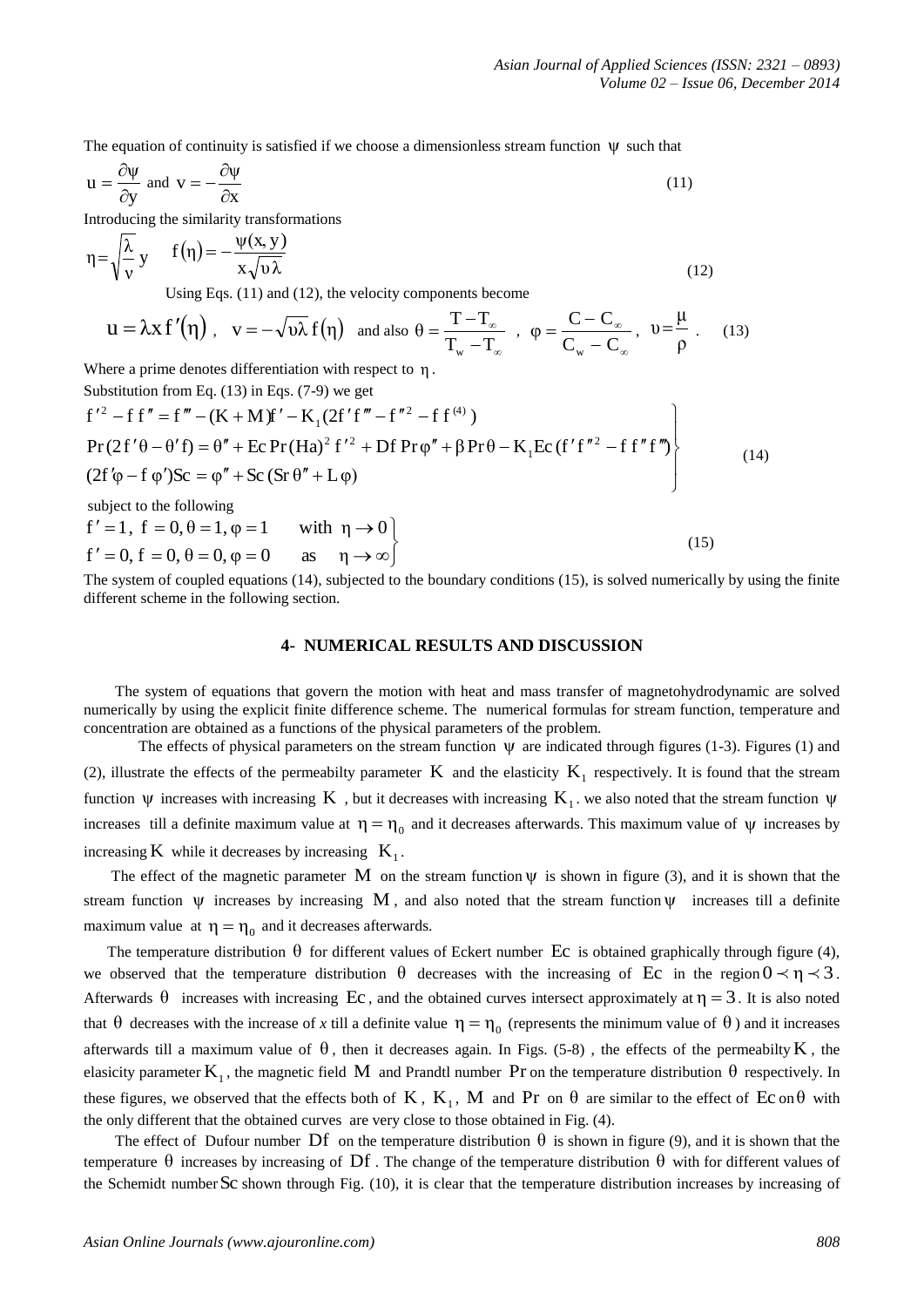**Sc.** Figs. (11) and 113) and 12) allows also the behaviors of the competitions of the temperature distribution of the temperature distribution of the temperature distribution of the temperature of the temperature distrib θ with different values of the chemical reaction L and the Hartmann number Ha respectively. It is found that  $\theta$  increases with increasing L, while it decreases with increasing Ha. We noted that the curves coincide in the region  $0 \lt \eta \lt 1$ , afterwards increases by increasing L but decreases by decreasing of Ha. The temperature distribution  $\theta$  for different values of Sr is displayed in Fig. (13). The graphical results of fig. (13) indicate that the temperature  $\theta$  increases as Sr increases. It is obvious that the curves of  $\theta$  are coincide in the region  $0 \lt \eta \lt 2$  and afterwords the temperature  $\theta$  increases by increasing of Sr. In figure (14), the graphs of the temperature distribution  $\theta$  have been drawn for different values of the heat source sink β. It is seen that, the behavior of the curves are coincide in the region  $0 \lt \eta \lt 3$  and afterwords  $\theta$  decreases by increasing of β .

Figure (15) and (16), show that the behaviors of the concentration distribution  $C$  for different values of permeabilty parameter K and the elasticity parameter  $K_1$  respectively. It is found that the concentration C increases with increasing the porosity parameter  $K$ , whereas it decreases with increasing elasticity parameter  $K_1$ . We also noted that the curves are coincide in the region  $0 \lt \eta \lt 1$  and afterwords, the concentration C increases by increasing K and the concentration C decreases by increasing of  $K_1$ . The effects of Schmidt number Sc on the concentration distribution C is shown in figure (17), and it is shown that the concentration  $C$  increases by increasing  $Sc$ . It is observed also that the behavior of the curves are coincide in the region  $0 \lt \eta \lt 1$  and afterwords, the concentration C increases by increasing of Sc .

 The effects of the magnetic field parameter M and the chemical reaction parameter L on the concentration distribution are shown in figures (18) and (19). It is seen the behavior of the curves are the same as that obtained in Fig. (17), except that the obtained curves are close to those obtained in Fig. (17).

Finally, Fig. (20), illustrates the changes of the concentration  $C$  with Soret number  $Sr$ . It is clear that the concentration C increases with increasing of Sr.

#### **5- CONCLUSION**

 . This problem is modulated mathematically by a set of differential equations which discribed the motion of the viscoelastic fluid with heat and mass transfer . These equations are transformed into an ordinary differential equations by using a similarty method which are solved numerically by using explicit finite difference scheme with appropriate boundary conditions. The effects of the parameters of the problem on theses solutions are discussed and observed through several figures. The very important points conclusion can be written :

- a. The stream function  $\psi$  increases with the increase in magnetic parameter M and porosity parameter K increases.
- b. The stream function  $\psi$  decreases when elasticity parameter  $K_1$  increase.
- c. The temperature  $\theta$  increases when the Prantl number Pr, Dufour number Df, the Schmidt number Sc, porosity parameter K, elasticity parameter  $K_1$ , the magnetic field parameter M, the chemical reaction parameter L, the Soret number Sr and the Eckert number Ec increase.
- d. The temperature decreases when the heat source sink  $\beta$  and the Hartmann number Ha decrease.
- e. The concentration C increases when the Schmidt number Sc, the porosity parameter K, the magnetic parameter M, the chemical reaction parameter  $L$ , and Soret number  $Sr$  increase.
- f. We noted that the concentration C and The stream function  $\psi$  decrease when the function  $\psi$  decrease when the elasticity parameter  $K_1$  increases.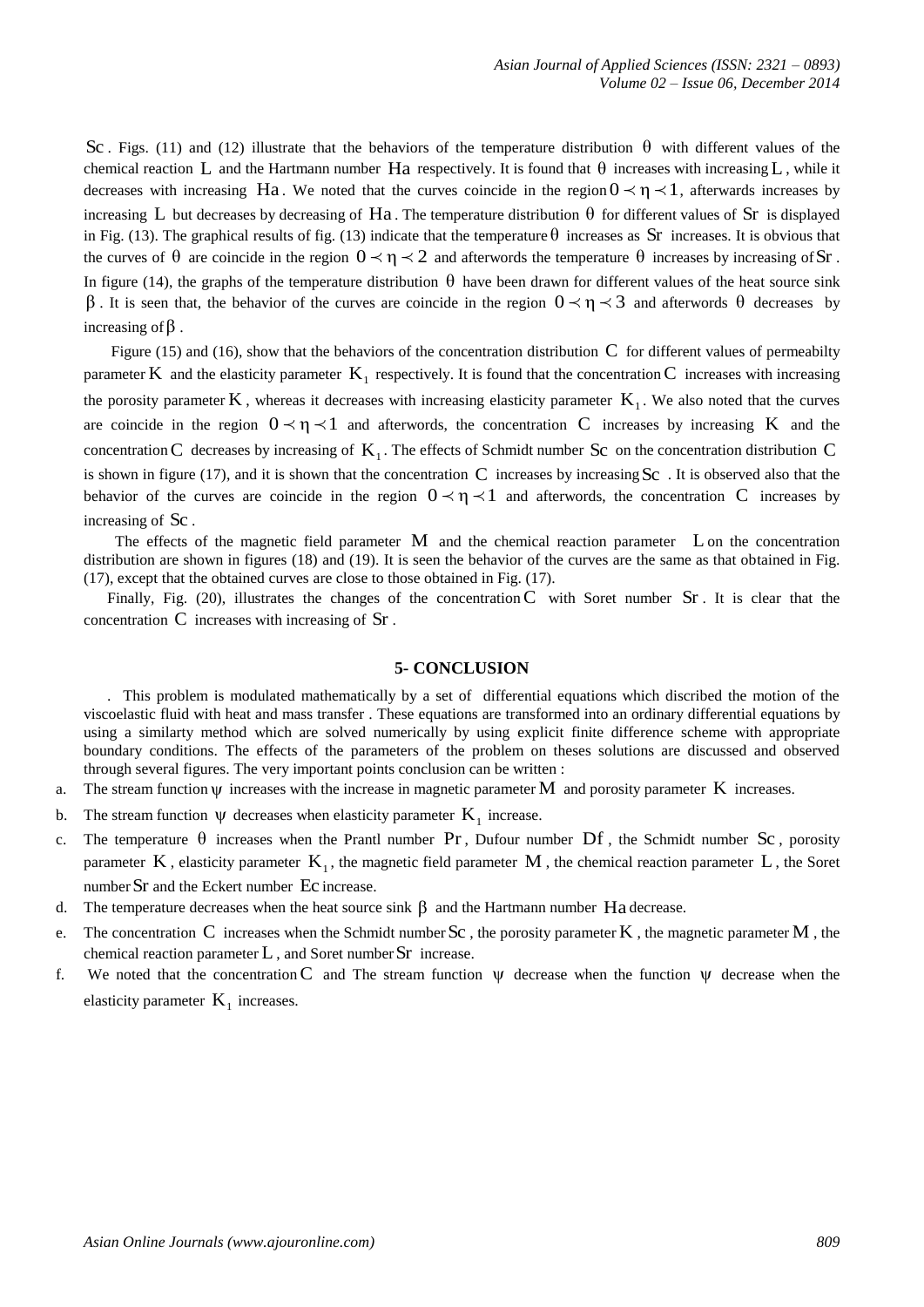*Asian Journal of Applied Sciences (ISSN: 2321 – 0893) Volume 02 – Issue 06, December 2014*

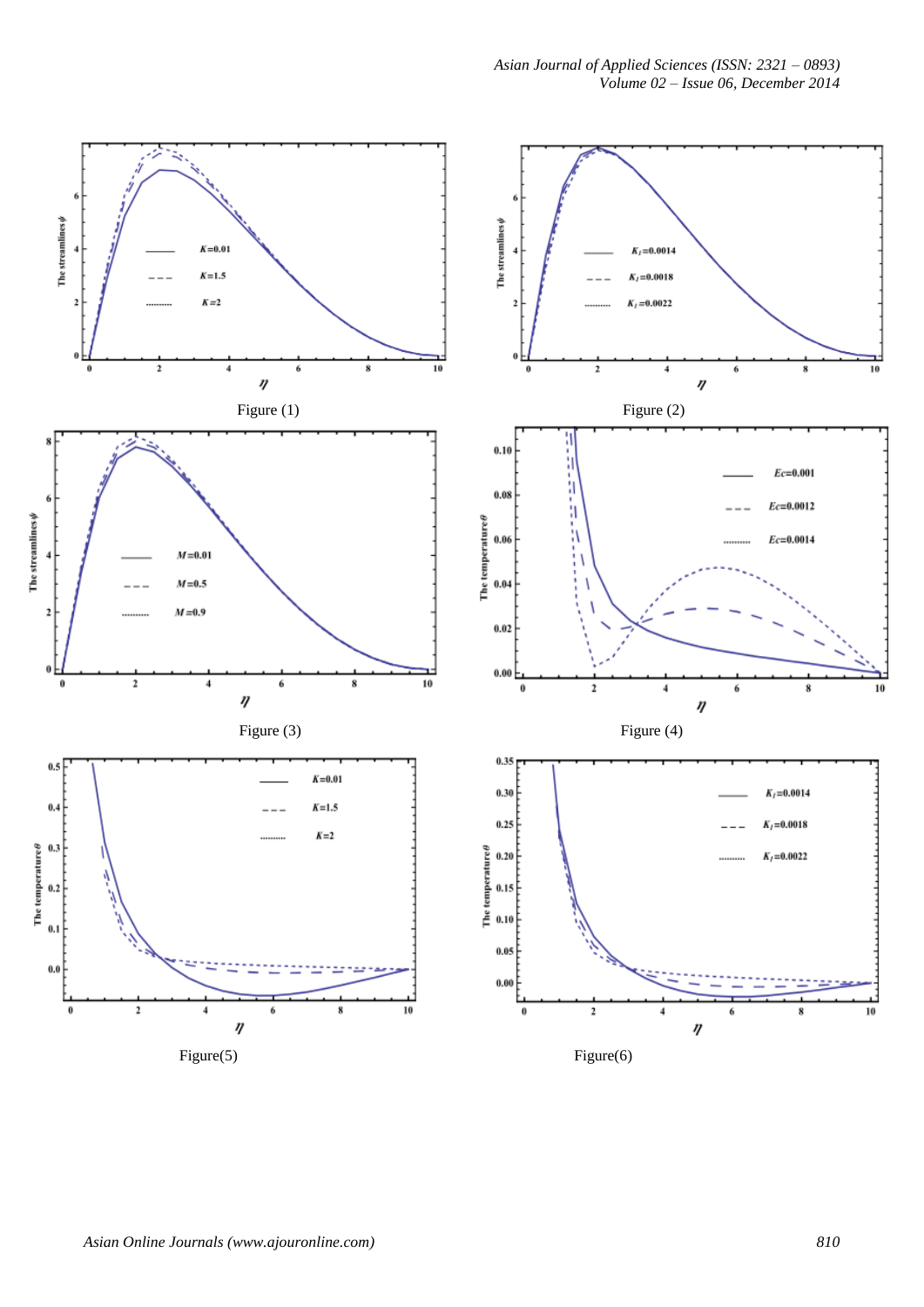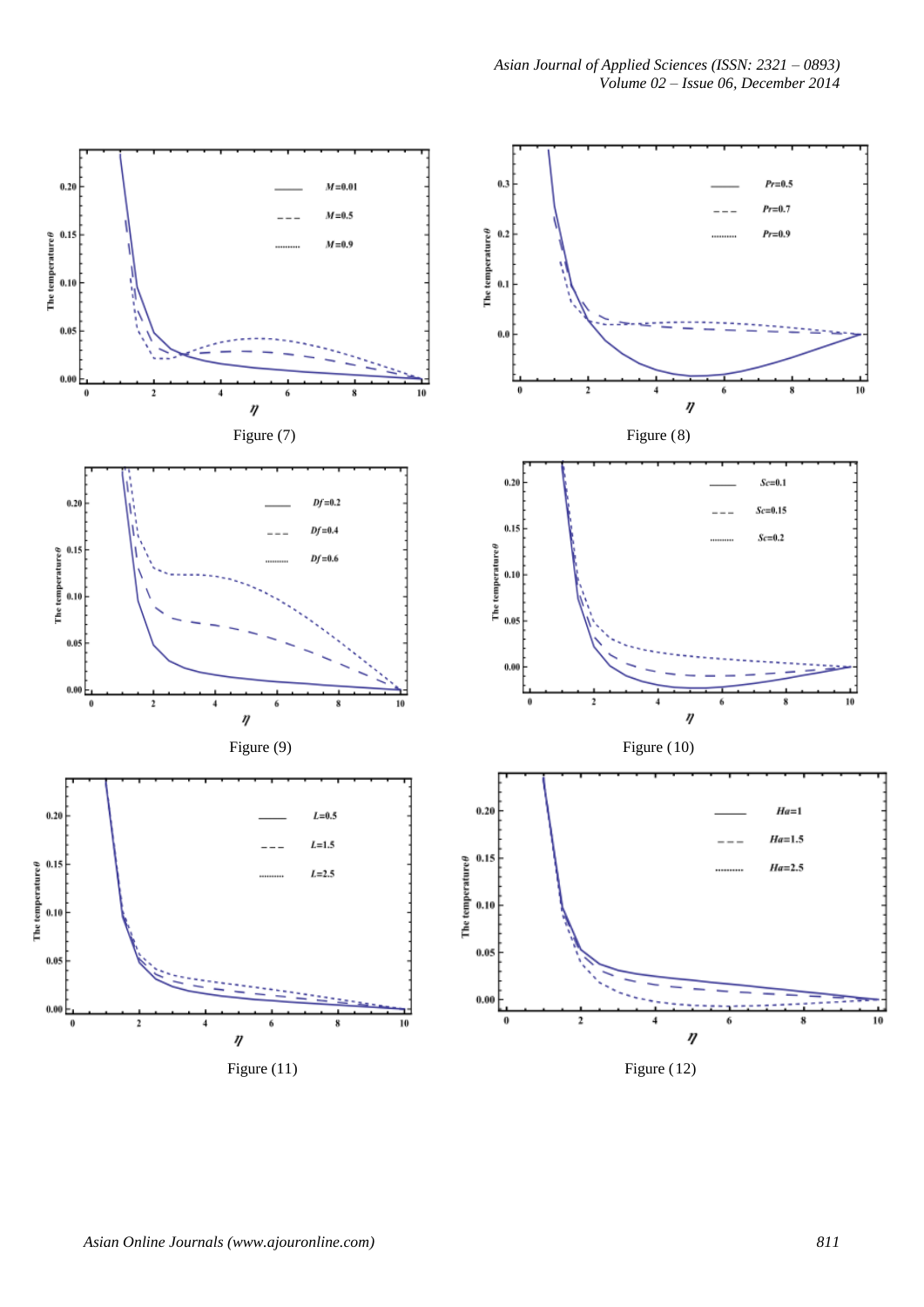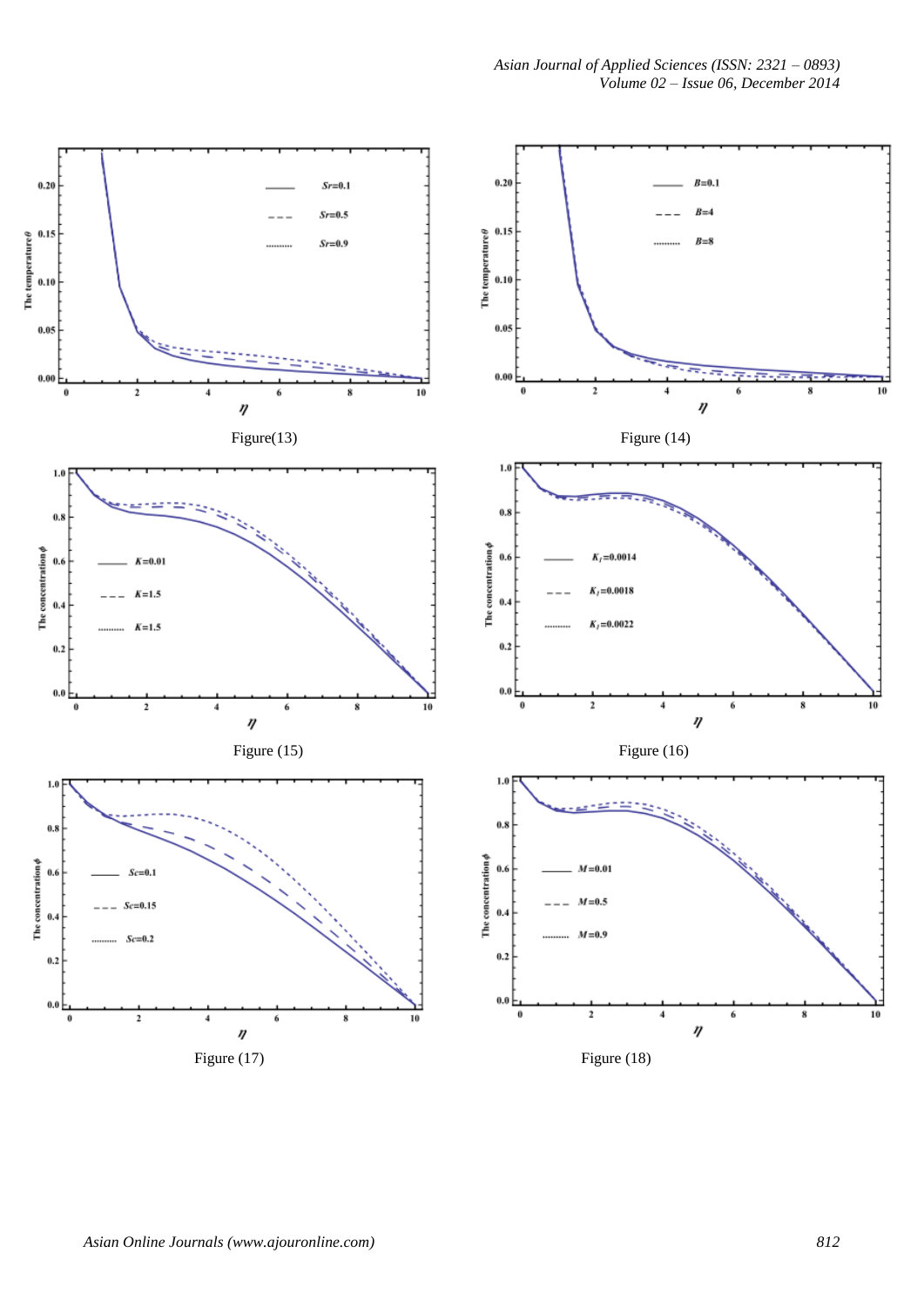*Asian Journal of Applied Sciences (ISSN: 2321 – 0893) Volume 02 – Issue 06, December 2014*



# **REFRENCES**

1- P. H. Veena, V. K. Pravin, S. M. Shahjahan and V. B. Hippargi, "Non similar solution for heat and mass transfer flow in an electrically conducting viscoelastic fluid over a stretching sheet embedded in a porous medium", Int. J. Modern Mathematics, vol. 2(1), pp. 9-26, (2007).

2- N. T. El dabe and S. N. Sallam, "Non- Darcy couette flow through a porous medium of magnetohydrodynamic viscoelastic fluid with heat and mass transfer", Can. J. Phys., vol. 83, pp. 1241-1263, (2005).

3- N. T. El dabe and S. N. Sallam, "MHD flow and heat transfer in a viscoelastic incompressible fluid confined between a horizontal stretching sheet and a parallel porous wall", Can. J. Phys., vol. 76, pp. 949-964, (1998).

4- N. T. El dabe, A. G. Elsaka, A. E. Radwan and M. A. M. Eltaweel, "Effects of chemical reaction and heat radition on the MHD flow of viscoelastic fluid through a porous medium over a horizontal stretching flate plate", J. American Science, (2010).

5- S. M. Alharbi, V. K. Pravin, S. M. Shahjahan and V. B. Hippargi, "Non similar solution for heat and mass transfer flow in an electrically conducting viscoelastic fluid over a stretching sheet embedded in a porous medium", Int. J. Modern Mathematics, vol. 2(1), pp. 9-26, (2007).

6- V. Kumar, R. Johari and R. Jha, "Effect of thermal diffusion on MHD flow of a visco-elastic(Walter's liquid model-B) fluid through porous medium with heat source", Int. J. Math. Res., vol. 6, pp. 599-606, (2011).

7- T. Hayat, Z. Abbas and S. Asghars. "Heat transfer analysis on rotation flow of a second grade fluid past a porous plate with variable suction". Math. Prob.Eng 5:5; pp.555-82, 2005.

8- S. Abel, M. Joshi and R. M. Sonth, "Heat transfer in MHD viscoelastic fluid over a stretching surface", ZAMM 81 (10),pp. 691-698, (2001).

9- J. E. Dunn, R. L. Fosdick, "Thermodynamics, stability, and boundedness of fluid of complexity 2 and fluids of second grade", Arch. Rat.Mech. Anal. 56,p.191, (1974).

10- M. S. Alam, and M. M. Rahman, "Dufour and Soret effects on mixed convection flow past a vertical porous flat plate with variable suction", Nonlinear Anal Model Control, vol. 11, pp. 3-12, (2006).

11- H. A. M. El-Arabawy, "Soret and Dufour effects on natural convection flow past a vertical in a porous medium with variable surface temperature", J. Math. Stat., vol. 5(3), pp.190-198,(2009).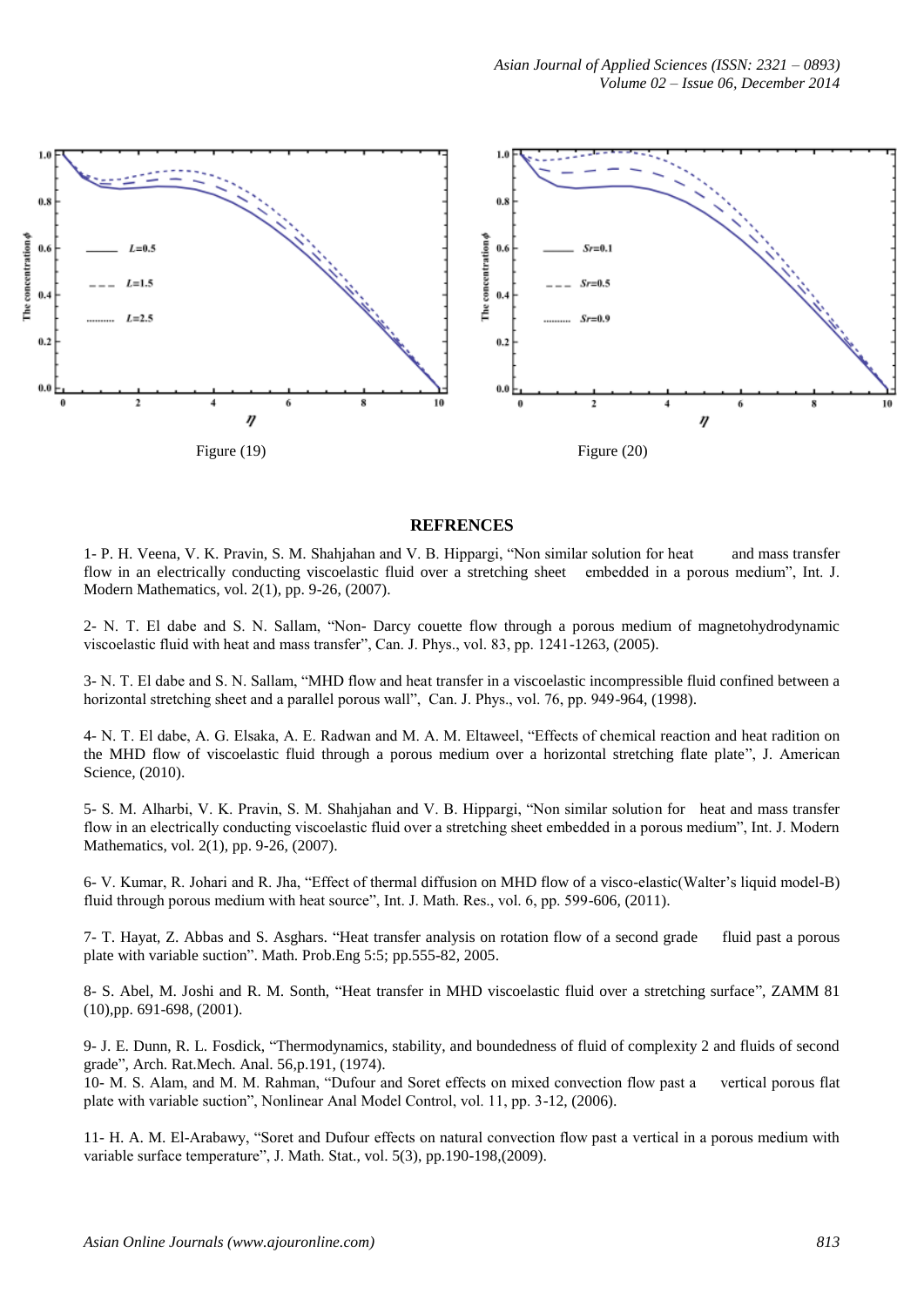12- N. T. El dabe, A. G. El-Saka and A. Fouad, "Thermal-diffusion and diffusion-thermo effects on mixed free-forced convection and mass transfer boundary layer flow for non-Newtonian fluid with temperature dependent viscosity". Applied Mathematics and Computation 152 (3):pp. 867-883, (2004).

13- N. T. El dabe and M. Abu Zeid: "Thermal diffusion and diffusion thermo effects on the viscous fluid flow with heat and mass transfer through porous medium over a shrinking sheet". J. Applied Mathematics 2013.

14- S. Abel, P. H. Veena, K. Rajgopal and V. K. Pravin, "Non-Newtonian magneto-hydrodynamic flow over a stretching surface with heat and mass transfer", International Journal of Non-Linear Mechanics 39, pp.1067-1078,(2004).

## **FIGURE CAPTIONS**

Fig. (1), the stream line  $\psi$  is plotted against  $\eta$ , for various values of the porous medium parameter  $K = 0.01, 1.5, 2$ , when  $M = 0.01$ ,  $K_1 = 0.0022$ ,  $Pr = 0.7$ ,  $\beta = 0.1$ ,  $Df = 0.2$ ,  $Ha = 1.5$ ,  $Ec = 0.001$ ,  $Sr = 0.1$ ,  $\text{Sc} = 0.2 \text{ and } L = 0.5$ .

Fig. (2), the stream line ψ is plotted against η ,for various values of the viscoelastic parameter  $K_1 = 0.0014, 0.0018, 0.0022$  , when  $M = 0.01, K = 2$ ,  $Pr = 0.7, \beta = 0.1$ ,  $Df = 0.2, \text{ Ha} = 1.5$ ,  $Ec = 0.001$ ,  $Sr = 0.1$ ,  $Sc = 0.2$  and  $L = 0.5$ .

Fig. (3), the stream line  $\psi$  is plotted against  $\eta$ , for various values of the magnetic field parameter  $M = 0.01, 0.5, 0.9$ , when  $K = 2$ ,  $K_1 = 0.0022$ ,  $Pr = 0.7$ ,  $\beta = 0.1$ ,  $Df = 0.2$ ,  $Ha = 1.5$ ,  $Ec = 0.001$ ,  $Sr = 0.1$ ,  $Sc = 0.2$ and  $L = 0.5$ .

Fig. (4), the temperature profile is plotted against  $\eta$  , for various values of the porous medium parameter  $K = 0.01, 1.5, 2$  , when  $M = 0.01, K_1 = 0.0022$ ,  $Pr = 0.7$ ,  $\beta = 0.1$ ,  $Df = 0.2$ ,  $Ha = 1.5$ ,  $Ec = 0.001$ ,  $Sr = 0.1$ ,  $Sc = 0.2$  and  $L = 0.5$ .

Fig.  $(5)$ , the temperature profile is plotted against  $\eta$  , for various values of the viscoelastic parameter  $K_1 = 0.0014, 0.0018, 0.0022$  , when  $M = 0.01, K = 2$ ,  $Pr = 0.7, \beta = 0.1$ ,  $Df = 0.2$ ,  $Ha = 1.5$ ,  $Ec = 0.001$ ,  $Sr = 0.1$ ,  $Sc = 0.2$  and  $L = 0.5$ .

Fig. (6), the temperature profile is plotted against  $\eta$ , for various values of the magnetic field parameter  $M = 0.01, 0.5, 0.9$  when  $K = 2$ ,  $K_1 = 0.0022$ ,  $Pr = 0.7$ ,  $\beta = 0.1$ ,  $Df = 0.2$ ,  $Ha = 1.5$ ,  $Ec = 0.001$ ,  $Sr = 0.1$ ,  $Sc = 0.2$  and  $L = 0.5$ .

Fig. (7), the temperature profile is plotted against  $\eta$  , for various values of Eckert number  $Ec = 0.001, 0.0012, 0.0014$ , when  $M = 0.01, K_1 = 0.0022$ ,  $Pr = 0.7$ ,  $\beta = 0.1$ ,  $Df = 0.2$ ,  $Ha = 1.5$ ,  $K = 2$ ,  $Sr = 0.1$ ,  $Sc = 0.2$  and  $L = 0.5$ .

Fig. (8), the temperature profile is plotted against  $\eta$ , for various values of the Prandtl number  $Pr = 0.5, 0.7, 0.9$ , when  $M = 0.01, K_1 = 0.0022$ ,  $K = 2$ ,  $\beta = 0.1$ ,  $Df = 0.2$ ,  $Ha = 1.5$ ,  $Ec = 0.001$ ,  $Sr = 0.1$ ,  $Sc = 0.2$ ,  $L = 0.5$ .

Fig. (9), the temperature profile is plotted against  $\eta$ , for various values of the Defour number Df = 0.2,0.4,0.6 , when  $M = 0.01$ ,  $K_1 = 0.0022$ ,  $Pr = 0.7$ ,  $β = 0.1$ ,  $K = 2$ ,  $Ha = 1.5$ ,  $Ec = 0.001$ ,  $Sr = 0.1$ ,  $Sc = 0.2$